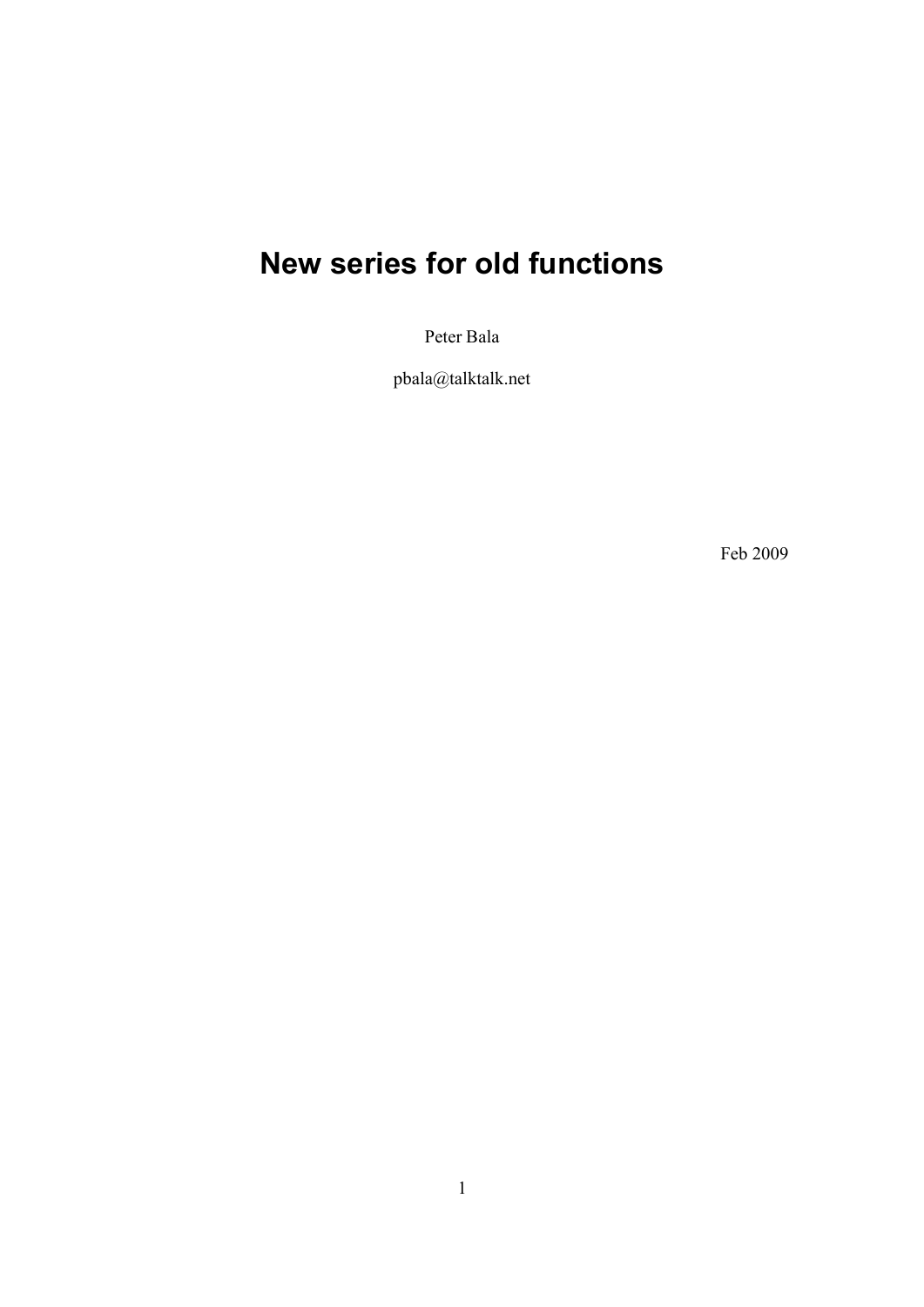### **1 Introduction**

 One way to derive Mercator's series for the natural logarithm function starts from the integral expression

(1.1) 
$$
\log(1+x) = \int_0^1 \frac{x}{1+xt} dt.
$$

Expanding the integrand as a Taylor series in  $t$  and integrating term by term yields Mercator's expansion

$$
\log(1+x) = x - \frac{x^2}{2} + \frac{x^3}{3} - \cdots
$$

We can get more rapidly converging series for  $log(1 + x)$  by a simple modification of the above approach; the idea is to rewrite the integrand in (1.1) before carrying out the expansion and term by term integration.

#### **Example**

2 The quadratic polynomial  $1 + \frac{x^2}{1 + x} t(1 - t)$  in t vanishes when t  $+\frac{x^2}{1+x}t(1-t)$  in *t* vanishes when  $t=-\frac{1}{x}$ , and hence is divisble by the linear polynomial  $1 + xt$  in t. It follows that the quotient *x*

$$
\frac{1+\frac{x^2}{1+x}t(1-t)}{1+xt} = \frac{x}{1+x}(1+x-xt),
$$

a linear polynomial in  $t$ . We can thus write the integrand of  $(1.1)$  in the form

$$
\frac{x}{1+xt} = \frac{x^2}{1+x} \left\{ \frac{1+x-xt}{1+\frac{x^2}{1+x}t(1-t)} \right\}.
$$

Integrating both sides between 0 and 1 gives

$$
\log(1+x) = \int_0^1 \frac{x}{1+xt} dt
$$
  
=  $\frac{x^2}{1+x} \int_0^1 \left\{ \frac{1+x-xt}{1+\frac{x^2}{1+x}t(1-t)} \right\} dt$   
=  $\frac{x^2}{1+x} \sum_{k=0}^\infty \left( \frac{-x^2}{1+x} \right)^k \int_0^1 (1+x-xt)t^k (1-t)^k dt.$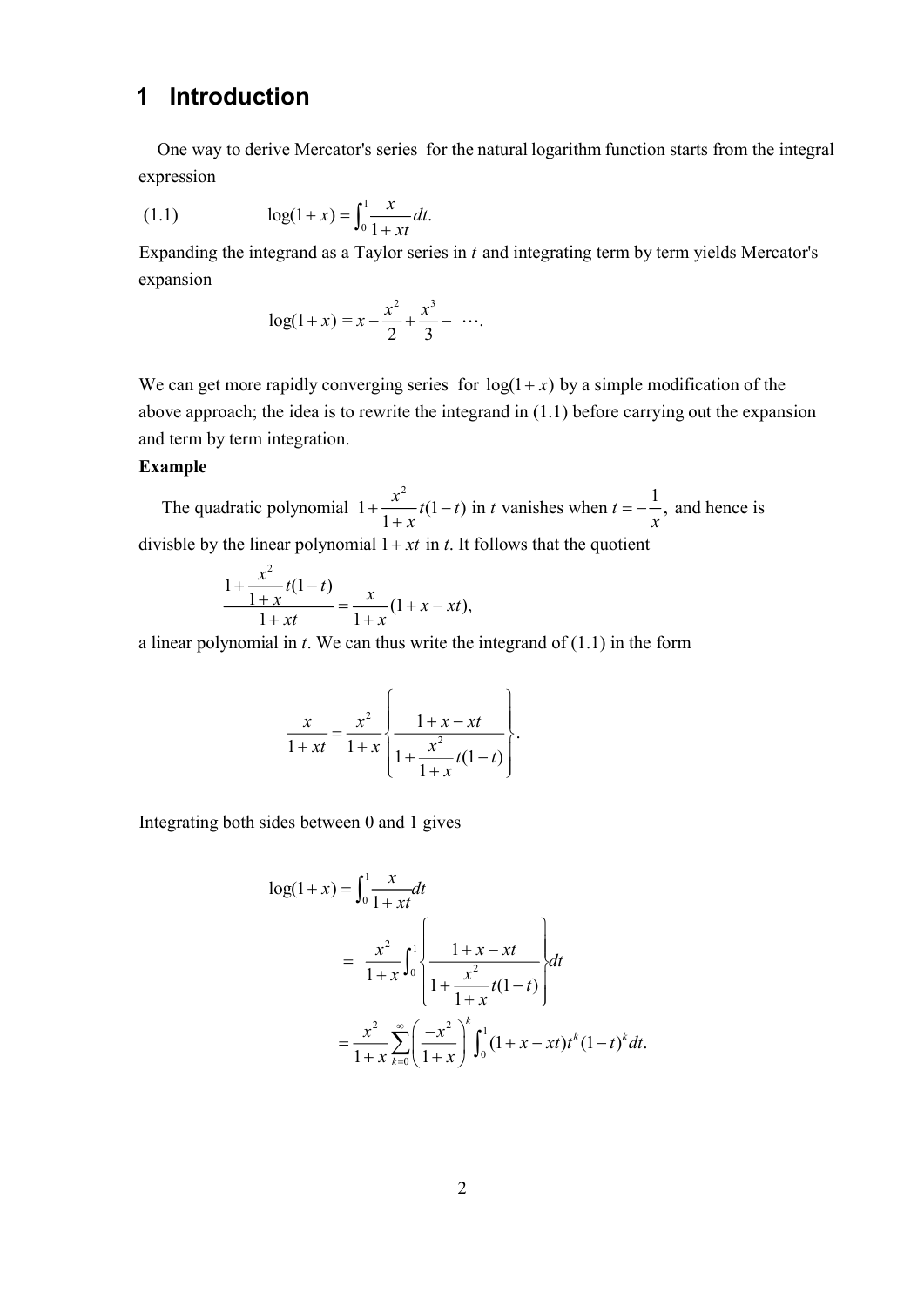The integrals in the series can be evaluated making use of the beta function result

(1.2) 
$$
B(p+1,q+1) = \int_0^1 t^p (1-t)^q dt = \frac{p!q!}{(p+q+1)!},
$$

where  $p$  and  $q$  are nonnegative integers. After a short calculation we obtain the expansion

$$
\log(1+x) = \frac{x+2}{x} \sum_{n=1}^{\infty} (-1)^{n+1} \left( \frac{x^2}{1+x} \right)^n \frac{1}{n \binom{2n}{n}},
$$

2 which converges provided  $\left|\frac{\pi}{4}\right| < 4$ . 1 *x x*  $\lt$  $^{+}$ 

More generally, if *m* and *n* are nonnegative integers we can write the integrand of  $(1.1)$ in the form

(1.3) 
$$
\frac{x}{1+xt} = \left\{ \frac{P_{m,n}(t)}{1+R_{m,n}(x)t^{m}(1-t)^{n}} \right\},
$$

where  $P_{m,n}(t)$  is a polynomial in t (with coefficients rational functions in x) and

$$
R_{m,n}(x) = (-1)^{m+1} \frac{x^{m+n}}{(1+x)^n}.
$$

Integrating both sides of (1.3 ) between 0 and 1 gives

$$
\log(1+x) = \int_0^1 \frac{x}{1+xt} dt
$$
  
= 
$$
\int_0^1 \left\{ \frac{P_{m,n}(t)}{1+R_{m,n}(x)t^m(1-t)^n} \right\} dt
$$
  
= 
$$
\sum_{k=0}^\infty \left( -R_{m,n}(x) \right)^k \int_0^1 P_{m,n}(t)t^{mk}(1-t)^{nk} dt
$$

The integrals can be evaluated using (1.2) to produce a series expansion for  $log(1 + x)$ . Some examples of these expansions for small values of  $m$  and  $n$  are listed in the next section.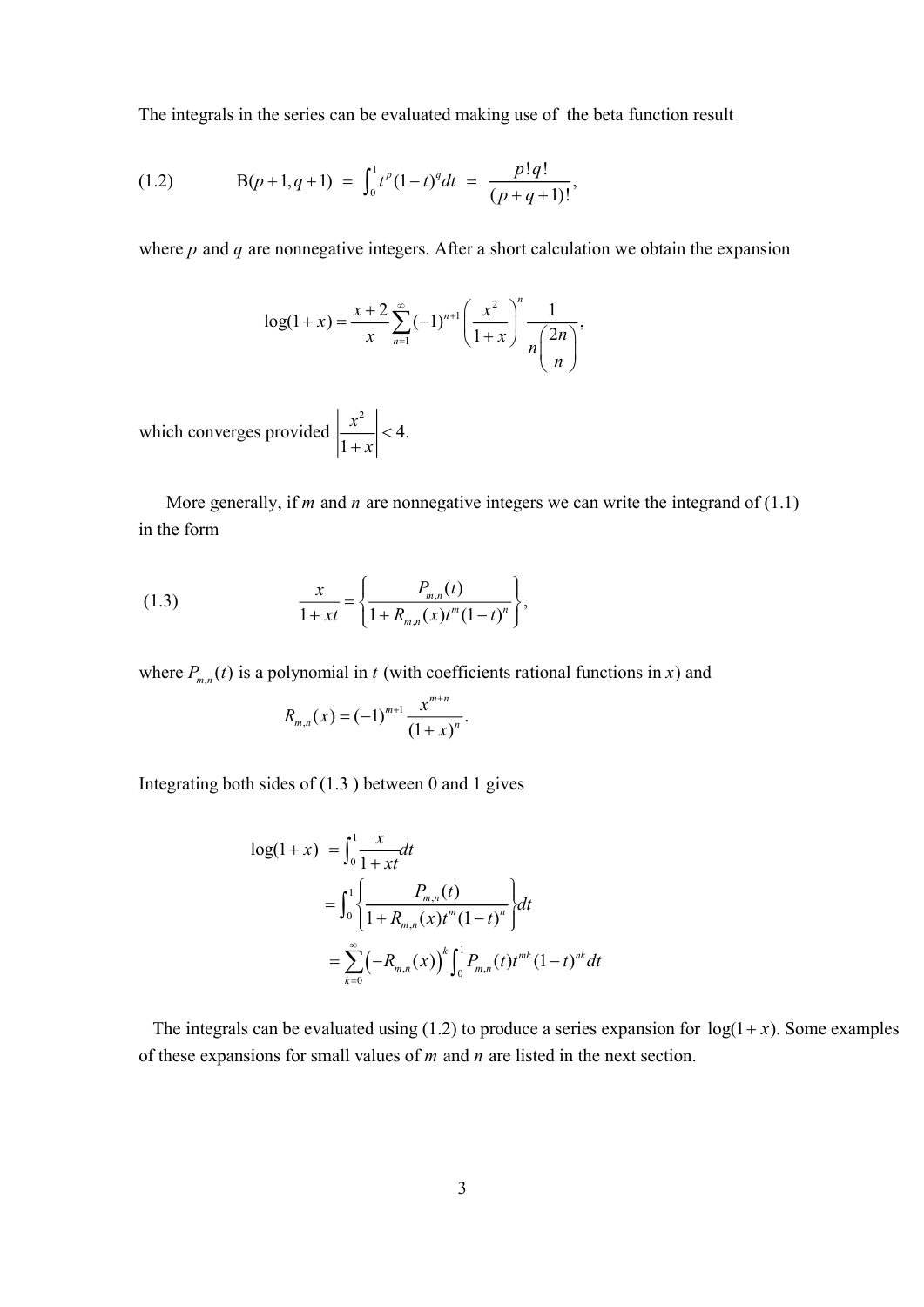$\sin^{-1}(x)$  and the functions  $\frac{\sin^{-1}(x)}{\sqrt{x}}$  and  $(\sin^{-1}(x))^2$ series expansions for the inverse tangent function tan<sup>-1</sup>(x) and the functions  $\frac{\sin^{-1}(x)}{\sqrt{1-x^2}}$  and  $(\sin^{-1}(x))$ Once we have these new expansions for the logarithmic function  $log(1+x)$  we can obtain new 1 by means of the relations *x*) and the functions  $\frac{\sin^{-1}(x)}{\sqrt{2}}$  and  $(\sin^{-1}(x))$ *x*  $e^{-1}(x)$  and the functions  $\sin^{-1}(x)$  and  $\sin^{-1}(x)$  $\overline{a}$ 

(1.4) 
$$
\tan^{-1}(x) = \frac{i}{2} \big( \log(1 - ix) - \log(1 + ix) \big),
$$

(1.5) 
$$
\frac{\sin^{-1}(x)}{\sqrt{1-x^2}} = \frac{1}{\sqrt{1-x^2}} \tan^{-1} \left( \frac{x}{\sqrt{1-x^2}} \right),
$$

and

(1.6) 
$$
\left(\sin^{-1}(x)\right)^2 = \int_0^x \frac{\sin^{-1}(t)}{\sqrt{1-t^2}} dt.
$$

Some examples are listed in Section 4.

It turns out that the expansions we obtain by this method for the functions  $(\sin^{-1}(x))^2$  and 1  $\frac{\sin^{-1}(x)}{\sqrt{1-x^2}}$  are in fact power series in x, and hence m 1  $\frac{x}{x}$  are in fact power series in x *x* - $\overline{a}$ ust be just the usual Maclaurin expansions

for these functions in a disguised form. Nevertheless, these equivalent expansions are useful for finding new series for the constants  $\pi$ ,  $\zeta(2)$ ,  $\zeta(3)$ ,  $\zeta(4)$  and Catalan's constant G. Some examples of these new representations for these constants may be found in Sections 5 through 9.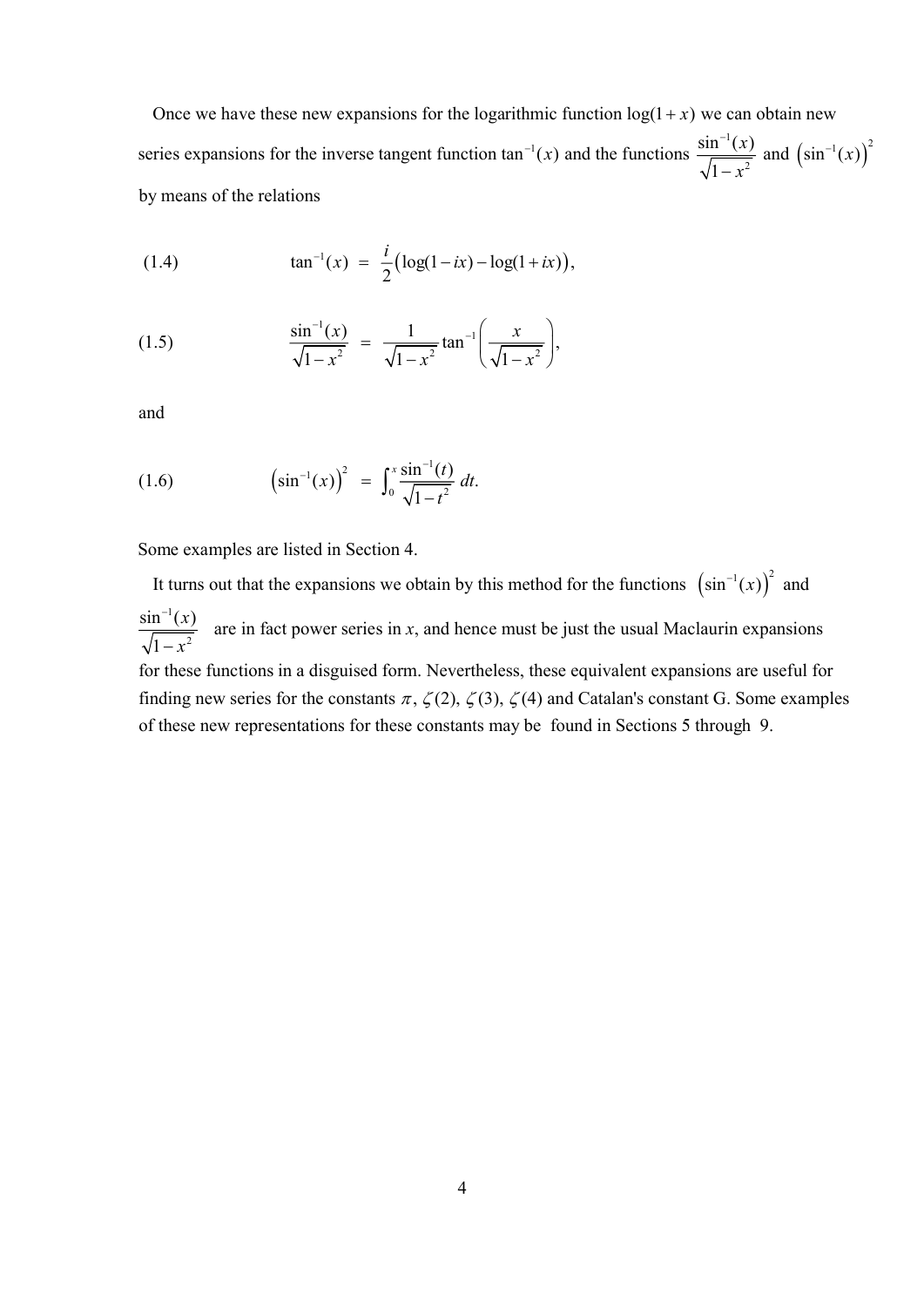# **2 Series expansions for log(1+***x***)**

(2.1) 
$$
\log(1+x) = \sum_{n=1}^{\infty} (-1)^{n+1} \frac{(2+x)}{n \binom{2n}{n}} \frac{x^{2n-1}}{(1+x)^n}
$$
  $(m = n = 1)$ 

(2.2) 
$$
\log(1+x) = \sum_{n=1}^{\infty} (-1)^{n+1} \frac{n(9+15x+4x^2) - (3+6x+2x^2)}{2n(2n-1)} \frac{x^{3n-2}}{(1+x)^{2n}} \quad (m=1, n=2)
$$

(2.3) 
$$
\log(1+x) = \sum_{n=1}^{\infty} \frac{n(9+3x-2x^2) - (3-x^2)}{2n(2n-1)\binom{3n}{n}} \frac{x^{3n-2}}{(1+x)^n}
$$
  $(m = 2, n = 1)$ 

(2.4) 
$$
\log(1+x) = \sum_{n=1}^{\infty} \frac{(x^3 - 6x - 4) - 2n(x^3 - 2x^2 - 12x - 8)}{2n(2n-1) \binom{4n}{2n}} \frac{x^{4n-3}}{(1+x)^{2n}} \qquad (m = n = 2)
$$

(2.5) 
$$
\log(1+x) = \sum_{n=1}^{\infty} (-1)^{n+1} \frac{P(n,x)}{3n(3n-1)(3n-2)} \left(\frac{4n}{n}\right)^{\frac{4n-3}{(1+x)^{3n}}} \qquad (m=1, n=3)
$$
  
where  $P(n,x) = n^2(64+176x+148x^2+27x^3) - n(48+140x+128x^2+27x^3) + 2(4+12x+12x^2+3x^3)$ 

(2.6) 
$$
\log(1+x) = \sum_{n=1}^{\infty} (-1)^{n+1} \frac{P(n,x)}{3n(3n-1)(3n-2)} \left(\frac{4n}{n}\right)^{4n-3} \frac{x^{4n-3}}{(1+x)^n}
$$
 (*m* = 3, *n* = 1)  
where  $P(n, x) = n^2(64 + 16x - 12x^2 + 9x^3) - n(48 + 4x - 8x^2 + 9x^3) + 2(4 + x^3)$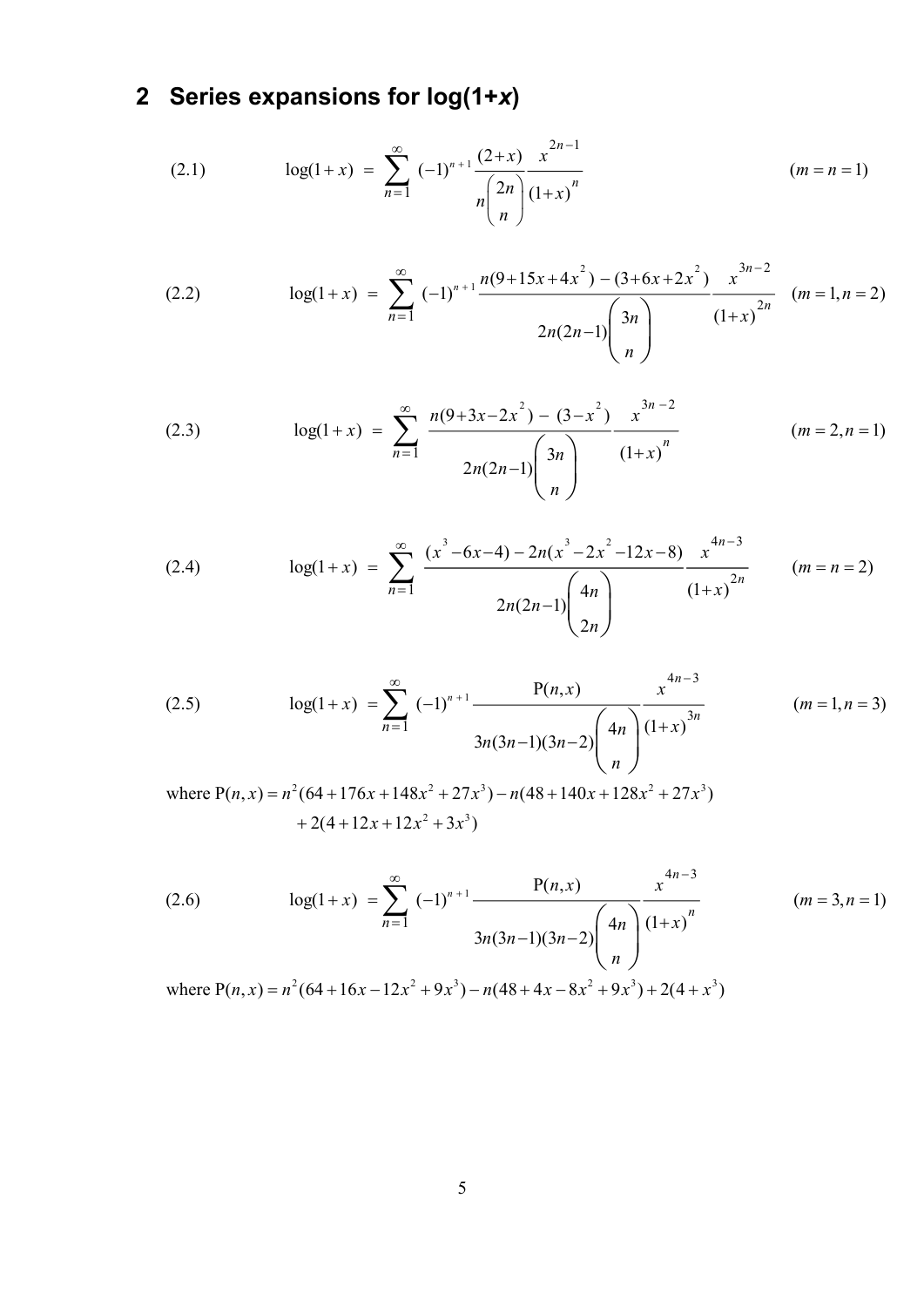## **3 Series for log(2)**

We can obtain an endless supply of rapidly converging series for  $log(2)$  by specialising these generalised expansions for  $log(1+x)$ . Here are some typical results:

(3.1) 
$$
\log(2) = \frac{3}{4} \sum_{n=0}^{\infty} \frac{(-1)^n}{2^n (2n+1) \frac{(2n)!}{n!^2}}
$$

(3.2) 
$$
\log(2) = \frac{3}{16} \sum_{n=0}^{\infty} \frac{14n+11}{(4n+1)(4n+3)\binom{4n}{2n}} \frac{1}{4^n}
$$

(3.3) 
$$
\log(2) = \frac{9}{64} \sum_{n=0}^{\infty} (-1)^n \frac{171n^2 + 231n + 74}{(6n+1)(6n+3)(6n+5) \binom{6n}{3n}} \frac{1}{8^n}
$$

(3.4) 
$$
\log(2) = \frac{3}{128} \sum_{n=0}^{\infty} \frac{14560n^3 + 27504n^2 + 16466n + 3105}{(8n+1)(8n+3)(8n+5)(8n+7)} \frac{1}{4n} \frac{16^n}{16^n}
$$

(3.5) 
$$
\log(2) = \frac{1}{3} \sum_{n=0}^{\infty} \frac{5n+4}{(3n+1)(3n+2) {3n \choose n}} \frac{1}{2^n}
$$

(3.6) 
$$
\log(2) = \frac{1}{12} \sum_{n=0}^{\infty} (-1)^n \frac{28n+17}{(3n+1)(3n+2)} \frac{1}{4^n}
$$

(3.7) 
$$
\log(2) = \frac{1}{8} \sum_{n=0}^{\infty} (-1)^n \frac{77n^2 + 101n + 34}{(4n+1)(4n+2)(4n+3)} \left(\frac{4n}{n}\right)^n \frac{1}{2^n}
$$

(3.8) 
$$
\log(2) = \frac{1}{32} \sum_{n=0}^{\infty} (-1)^n \frac{415n^2 + 487n + 134}{(4n+1)(4n+2)(4n+3)} \frac{1}{8^n}
$$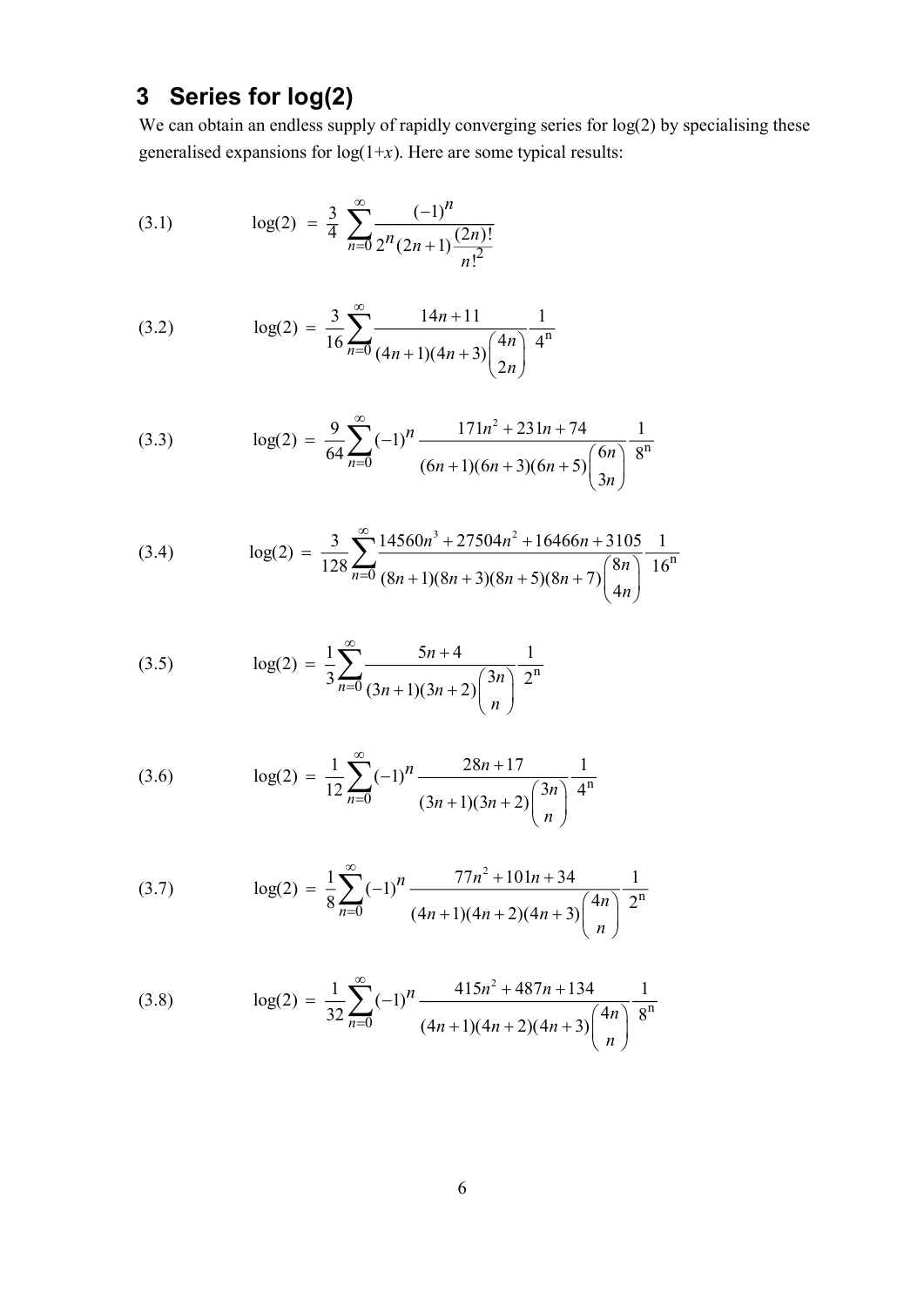(3.9) 
$$
\log(2) = \frac{1}{12} \sum_{n=0}^{\infty} (-1)^n \frac{34n + 25}{(4n+1)(4n+3) {4n \choose 2n}} \frac{1}{18^n}
$$

(3.10) 
$$
\log(2) = \frac{1}{108} \sum_{n=0}^{\infty} (-1)^n \frac{2800n^2 + 3680n + 1123}{(6n+1)(6n+3)(6n+5) \frac{(6n)!(2n)!}{(4n)!(3n)!n!}} \frac{1}{162^n}
$$

(3.11) 
$$
\log(2) = \frac{1}{432} \sum_{n=0}^{\infty} \frac{156128n^3 + 291728n^2 + 171658n + 31441}{(8n+1)(8n+3)(8n+5)(8n+7)\binom{8n}{4n}} \frac{1}{324^n}
$$

(3.12) 
$$
\log(2) = \frac{1}{972} \sum_{n=0}^{\infty} (-1)^n \frac{361944n^3 + 672036n^2 + 391770n + 70743}{(8n+1)(8n+3)(8n+5)(8n+7) \frac{(8n)!(3n)!}{(6n)!(4n)!n!}} \frac{1}{1458^n}
$$

The first 10 terms of this last series gives a value for  $log(2)$  which is correct in the first 46 decimal places.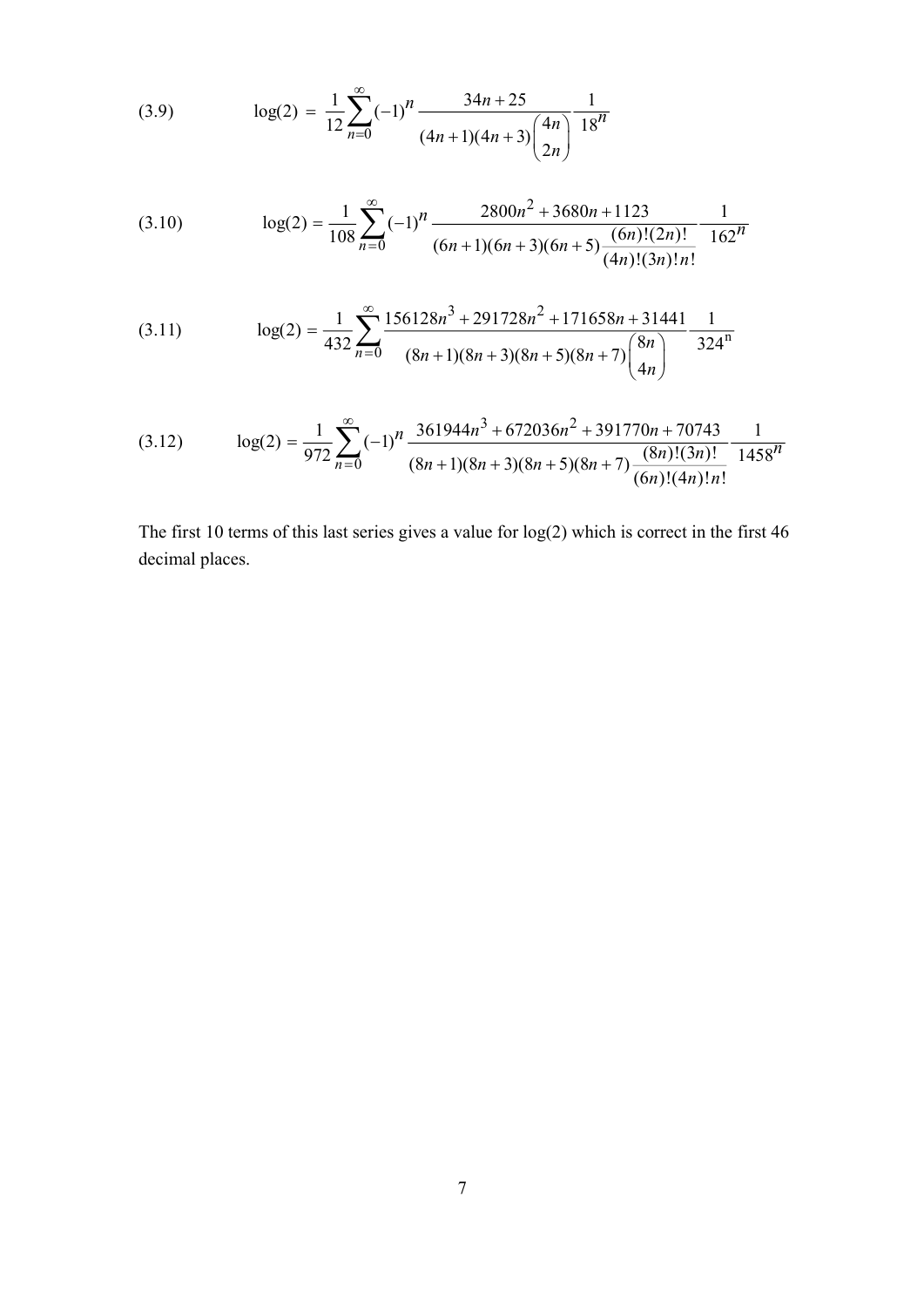# **4 Series for inverse trigonometric functions**

(4.1) 
$$
\tan^{-1} x = \frac{x}{(1+x^2)} \sum_{n=0}^{\infty} \frac{1}{(2n+1) {2n \choose n}} \left(\frac{4x^2}{1+x^2}\right)^n
$$
 (Euler)

(4.2) 
$$
\tan^{-1} x = \frac{x}{(1+x^2)^2} \sum_{n=0}^{\infty} \frac{4n(1+2x^2) + 3 + 5x^2}{(4n+1)(4n+3)\binom{4n}{2n}} \left(\frac{4x^2}{1+x^2}\right)^{2n}
$$

(4.3) 
$$
\tan^{-1} x = \frac{x}{(1+x^2)^3} \sum_{n=0}^{\infty} \frac{P(n,x)}{(6n+1)(6n+3)(6n+5) \binom{6n}{3n}} \left(\frac{4x^2}{1+x^2}\right)^{3n}
$$

where  $P(n, x) = 36n^2(1+3x^2+3x^4) + 6n(8+23x^2+21x^4) + 15+40x^2+33x^4$ 

(4.4) 
$$
\tan^{-1} x = \frac{x}{(1+x^2)^4} \sum_{n=0}^{\infty} \frac{P(n,x)}{(8n+1)(8n+3)(8n+5)(8n+7)} \left(\frac{4x^2}{4n}\right)^{4n}
$$

where 
$$
P(n, x) = 512n^3(1 + 4x^2 + 6x^4 + 4x^6) + 64n^2(15 + 59x^2 + 86x^4 + 54x^6)
$$
  
  $+ 8n(71 + 272x^2 + 381x^4 + 224x^6) + 105 + 385x^2 + 511x^4 + 279x^6$ 

(4.5) 
$$
\tan^{-1} x = \frac{x}{(1+x^2)} \sum_{n=0}^{\infty} (-1)^n \frac{n(4+2x^2) + 3 + 2x^2}{(4n+1)(4n+3)\binom{4n}{2n}} \left(\frac{4x^4}{1+x^2}\right)^n
$$

(4.6) 
$$
\tan^{-1} x = \frac{x}{(1+x^2)^2} \sum_{n=0}^{\infty} \frac{P(n,x)}{(8n+1)(8n+3)(8n+5)(8n+7)} \left(\frac{4x^4}{4n}\right)^{2n}
$$

where 
$$
P(n, x) = 64n^3(8 + 12x^2 + 2x^4 - x^6) + 16n^2(60 + 92x^2 + 19x^4 - 7x^6)
$$
  
+  $4n(142 + 225x^2 + 58x^4 - 14x^6) + (105 + 175x^2 + 56x^4 - 8x^6)$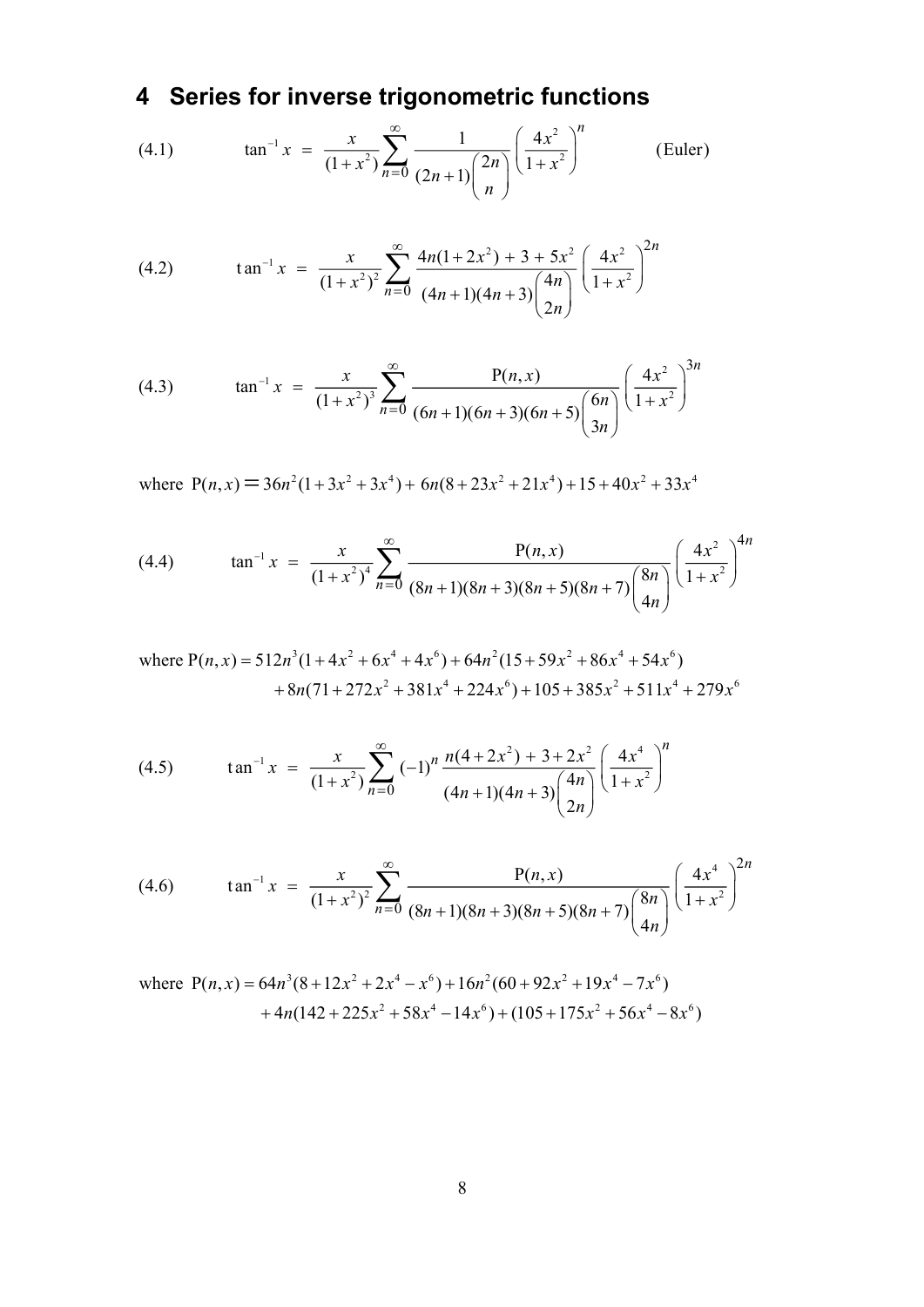**Inverse sine**

(4.7) 
$$
(\sin^{-1} x)^2 = \frac{1}{2} \sum_{n=1}^{\infty} \frac{(2x)^{2n}}{n^2 {2n \choose n}}
$$
 (Euler)

(4.8) 
$$
\frac{\sin^{-1} x}{\sqrt{1 - x^2}} = \sum_{n=1}^{\infty} \frac{(2x)^{2n-1}}{n \binom{2n}{n}}
$$

(4.9) 
$$
(\sin^{-1} x)^2 = \sum_{n=1}^{\infty} \frac{8n^2(1+x^2) - 2n(1+4x^2) + 2x^2}{(2n(2n-1))^2 {4n \choose 2n}} (2x)^{4n-2}
$$

(4.10) 
$$
\frac{\sin^{-1} x}{\sqrt{1 - x^2}} = \sum_{n=1}^{\infty} \frac{8n(1 + x^2) - 2(1 + 2x^2)}{2n(2n - 1)\binom{4n}{2n}} (2x)^{4n - 3}
$$

(4.11) 
$$
(\sin^{-1} x)^2 = \sum_{n=1}^{\infty} \frac{P(n, x)}{(3n(3n-1)(3n-2))^2} \binom{6n}{3n} (2x)^{6n-4},
$$

where 
$$
P(n,x) = 648n^4(1 + x^2 + x^4) - 324n^3(2 + 3x^2 + 4x^4)
$$
  
+  $18n^2(11 + 24x^2 + 52x^4) - 6n(3 + 8x^2 + 48x^4) + 32x^4$ 

(4.12) 
$$
\frac{\sin^{-1} x}{\sqrt{1-x^2}} = \sum_{n=1}^{\infty} \frac{P(n,x)}{(3n(3n-1)(3n-2))} \binom{6n}{3n} (2x)^{6n-5},
$$

where  $P(n, x) = 144n^2(1 + x^2 + x^4) - 24n(4 + 5x^2 + 6x^4) + 4(3 + 4x^2 + 8x^4)$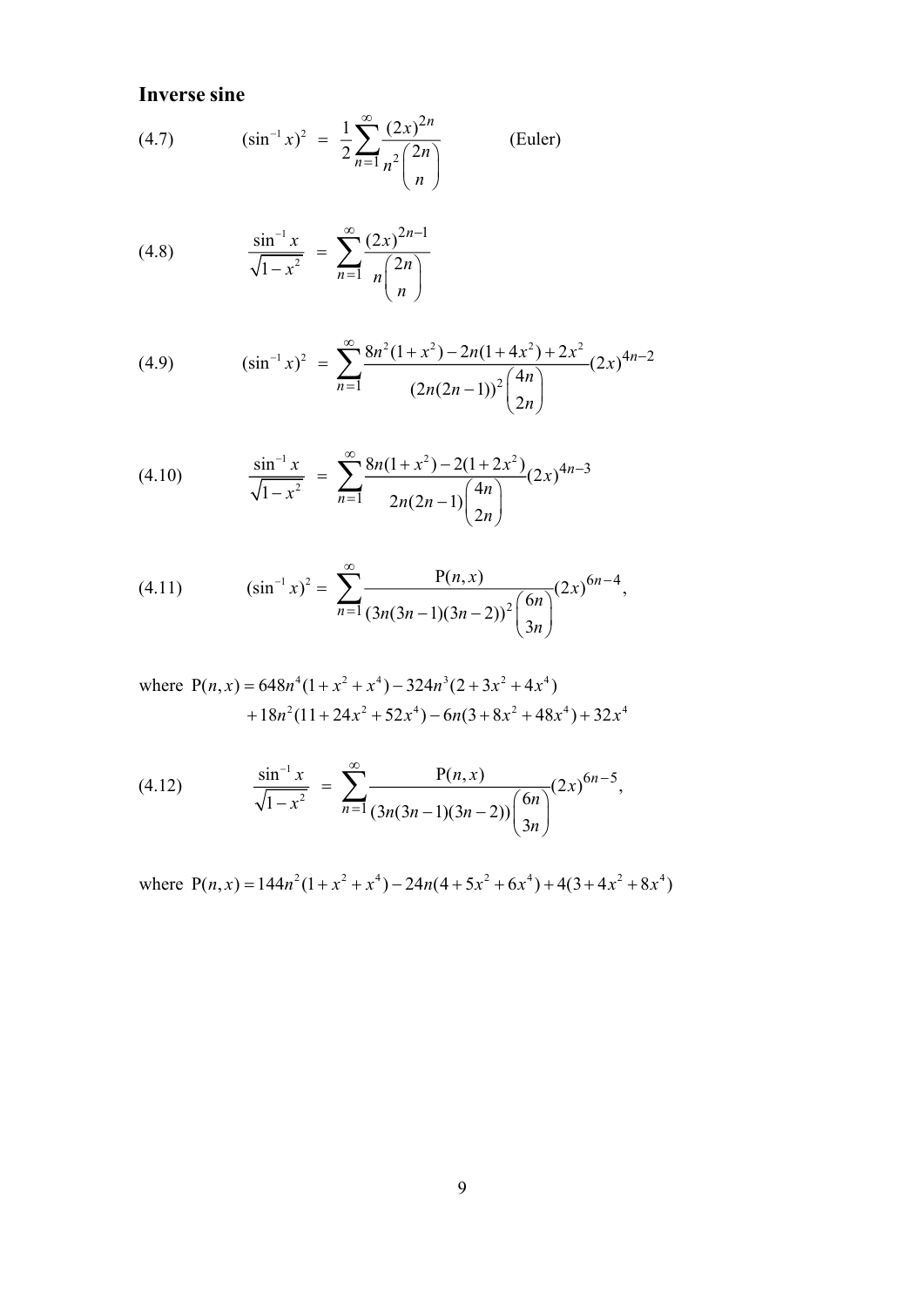## **5 A collection of results relating to π**

$$
\pi\neq\frac{22}{7}
$$

(5.1) 
$$
\frac{22}{7} - \pi = 240 \sum_{n=1}^{\infty} \frac{1}{(4n+1)(4n+2)(4n+3)(4n+5)(4n+6)(4n+7)}
$$

This is a series companion formula to the integral result of Dalzell,

(5.2) 
$$
\frac{22}{7} - \pi = \int_0^1 \frac{x^4 (1 - x)^4}{1 + x^2} dx.
$$

Dalzell, D. P. "On 22/7." J. London Math. Soc. 19, 133-134, 1944.

If we expand the integrand in (5.2) into a series and integrate term by term we obtain the alternating series

(5.3) 
$$
\frac{22}{7} - \pi = 24 \sum_{n=2}^{\infty} \frac{(-1)^n}{(2n+1)(2n+2)(2n+3)(2n+4)(2n+5)}.
$$

It is also interesting to note that

(5.4) 
$$
\frac{22}{7} + \pi = -240 \sum_{n=-2}^{\infty} \frac{1}{(4n+1)(4n+2)(4n+3)(4n+5)(4n+6)(4n+7)}.
$$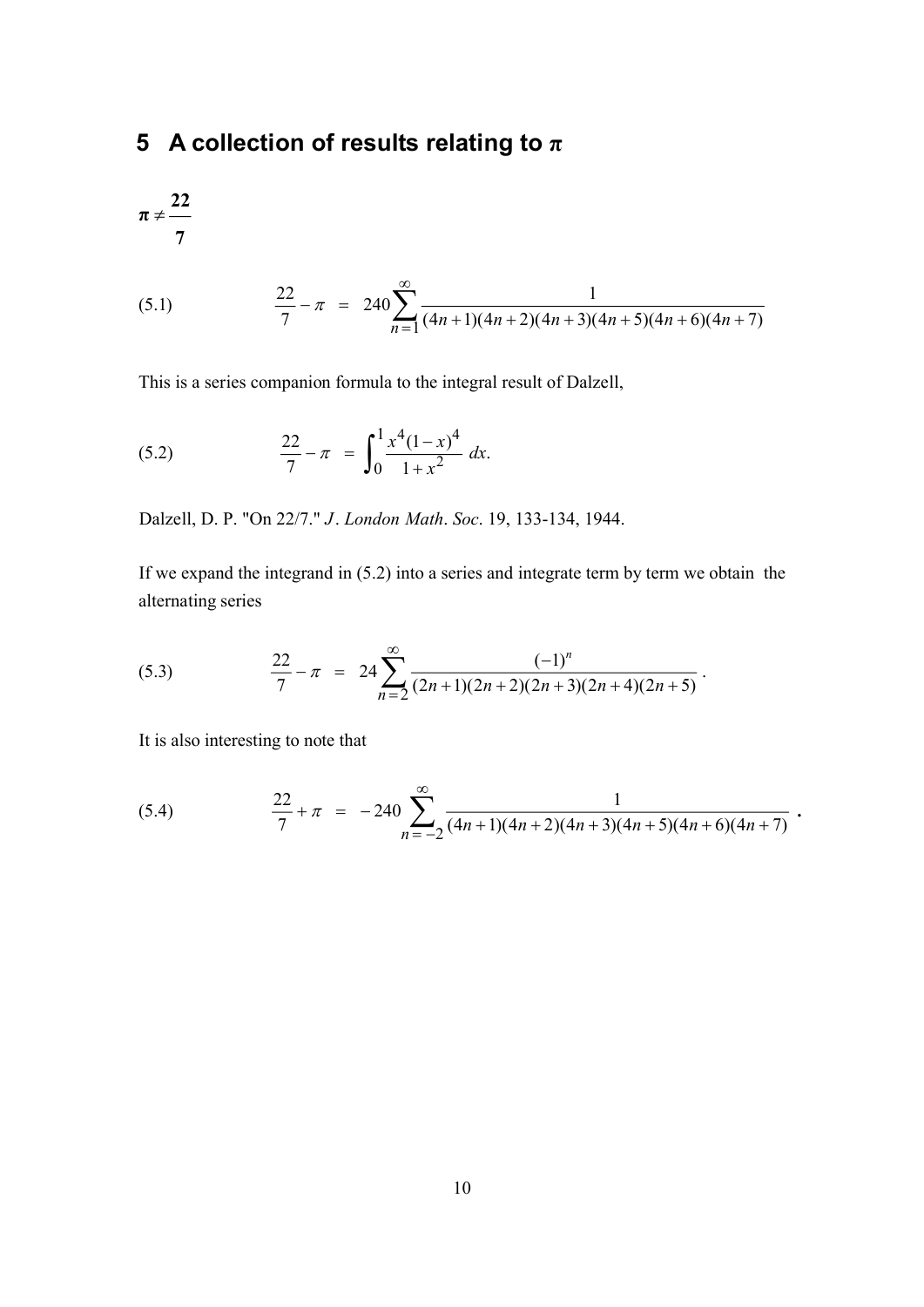**A list of series for π derived from the new inverse tangent and inverse sine function expansions**

(5.5) 
$$
\pi = \sum_{n=0}^{\infty} \frac{10n+6}{(3n+1)(3n+2)\binom{3n}{2n}} \frac{1}{2^n}
$$

(5.6) 
$$
\pi = 2 \sum_{n=0}^{\infty} \frac{187n^3 + 342n^2 + 201n + 38}{(5n+1)(5n+2)(5n+3)(5n+4) {5n \choose 2n}} \frac{(-1)^n}{2^n}
$$

(5.7) 
$$
\pi = 2 \sum_{n=0}^{\infty} \frac{820n^3 + 1533n^2 + 902n + 165}{(8n+1)(8n+3)(8n+5)(8n+7)\binom{8n}{4n}} \frac{(-1)^n}{4^n}
$$

(5.8) 
$$
\pi = 2 \sum_{n=0}^{\infty} \frac{6n+5}{(4n+1)(4n+3) {4n \choose 2n}} (-2)^n
$$

(5.9) 
$$
\pi = \sum_{n=0}^{\infty} \frac{3n+2}{(4n+1)(4n+3)\binom{4n}{2n}} 4^{n+1}
$$

(5.10) 
$$
\pi = \frac{8}{3} \sum_{n=0}^{\infty} \frac{7n+6}{(6n+1)(6n+5) \frac{(6n)!n!}{(3n)!(2n)!(2n)!}} (-4)^n
$$

(5.11) 
$$
\frac{\pi}{\sqrt{3}} = \frac{1}{2} \sum_{n=0}^{\infty} \frac{14n+11}{(4n+1)(4n+3)\binom{4n}{2n}} \frac{(-1)^n}{3^n}
$$

(5.12) 
$$
\frac{\pi}{\sqrt{3}} = \frac{1}{6} \sum_{n=0}^{\infty} \frac{352n^2 + 488n + 163}{(6n+1)(6n+3)(6n+5) \frac{(6n)!(2n)!}{(4n)!(3n)!n!}} \frac{1}{9^n}
$$

(5.13) 
$$
\frac{\pi}{\sqrt{3}} = \frac{1}{12} \sum_{n=0}^{\infty} \frac{10528n^3 + 19984n^2 + 12038n + 2285}{(8n+1)(8n+3)(8n+5)(8n+7)\binom{8n}{4n}} \frac{1}{9^n}
$$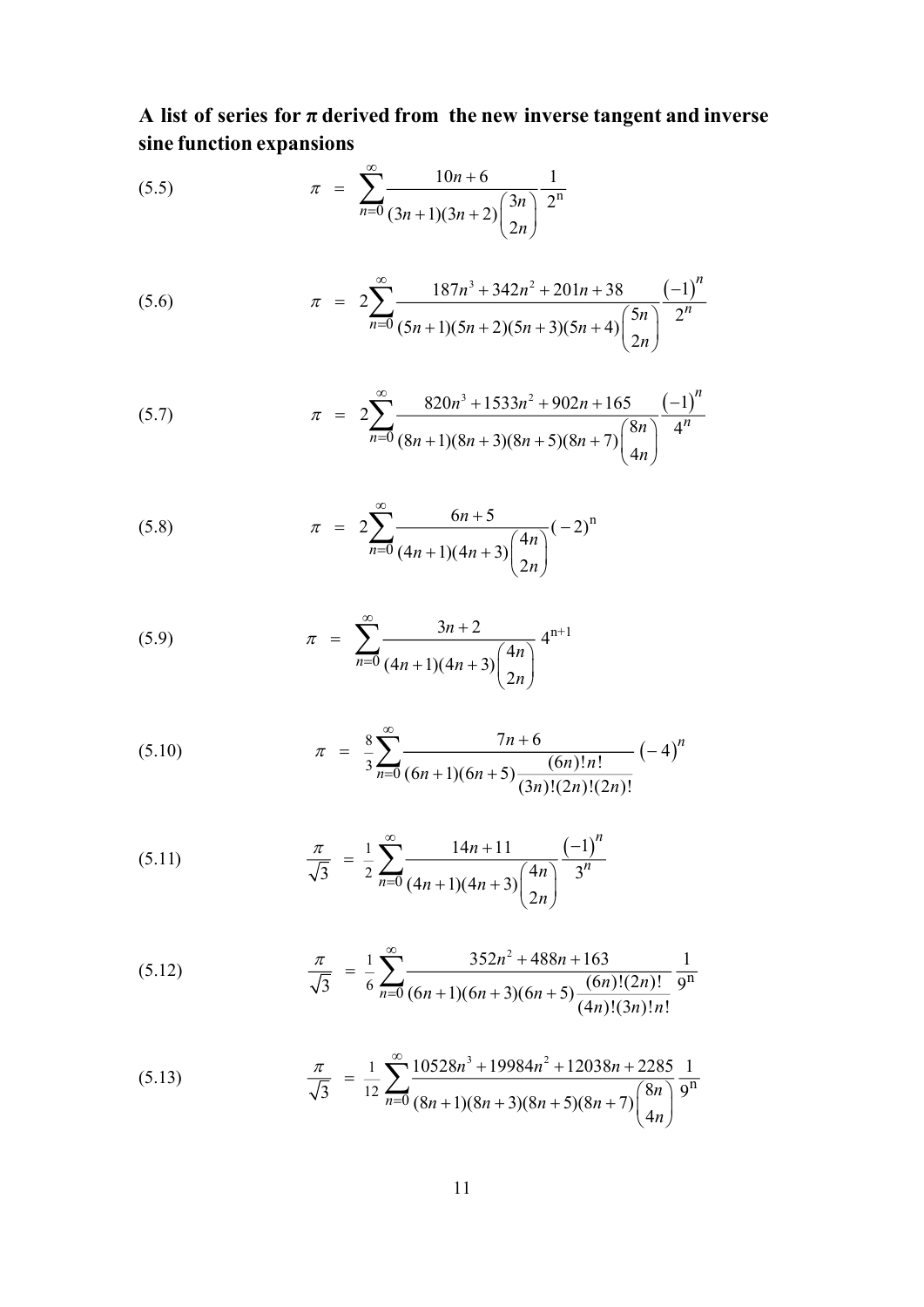## **6 Results for** *ζ***(2)**

Recall

$$
\zeta(2) := \frac{1}{1^2} + \frac{1}{2^2} + \frac{1}{3^2} + \cdots = \frac{\pi^2}{6}.
$$

Here are a variety of formulas for  $\zeta(2)$ .

#### **As a limit**

(6.1) 
$$
\zeta(2) = \lim_{n \to \infty} \sum_{k=1}^{n-1} \frac{\ln(n) - \ln(k)}{n-k}
$$

(6.2) 
$$
\zeta(2) = \lim_{n \to \infty} \frac{np(n)}{\sum_{k=1}^{n} kp(n-k)},
$$

where  $p(n)$  counts the number of partitions of n - sequence  $\triangle 000041$  in Sloane's Online Encyclopedia of Integer Sequences.

#### **As an integral**

(6.3) 
$$
\zeta(2) = \int_0^1 (x \wedge -x) \wedge (x \wedge -x) \wedge (x \wedge -x) \dots dx
$$

where the notation  $a \wedge b \wedge c \wedge \dots$  denotes the tower of powers  $a^{b^{c}}$ . Ä,  $\ldots$ 

#### **An interesting series**

(6.4) 
$$
\zeta(2) = 1 + 2 \sum_{n=1}^{\infty} \frac{(-1)^{n+1}}{n^2 (1 + n^2 + n^4)}.
$$

Maple can evaluate this sum but can't evaluate the companion result for Napier's constant

(6.5) 
$$
e = 2\sum_{n=1}^{\infty} \frac{1}{n!(1+n^2+n^4)}.
$$

### **Leonhard Euler (1707 - 1783)**

In celebration of Euler's tercentenary we offer the amusing

(6.6) 
$$
\zeta(2) = \frac{4}{3} \int_0^{\frac{\pi}{2}} \tan^{-1}(\tan^{1707}(\tan^{-1}(\tan^{1783}(x)))) dx
$$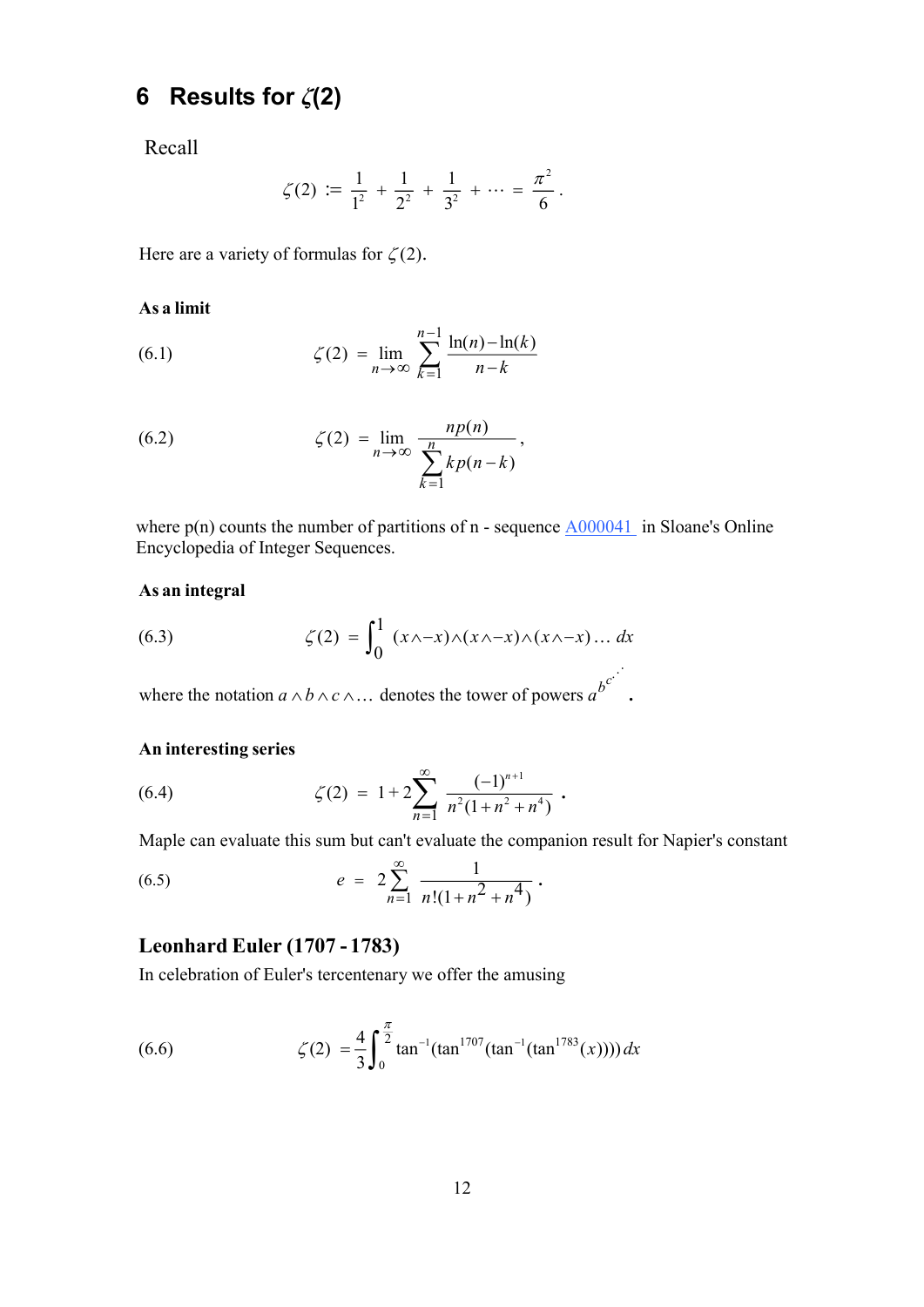#### **Further series for ζ(2)**

 $1-x^2 = 1 \sum_{0}^{\infty} (2x)^2$  $\overline{1}$   $n^2$ 2  $\overline{1}$   $n^2$ Putting  $x = \frac{1}{2}$  in the expansion  $(\sin^{-1} x)^2 = \frac{1}{2} \sum_{n=0}^{\infty} \frac{(2x)^{2n}}{(2x)^n}$  results in the well-known series  $rac{1}{2}$  in the expansion  $(\sin^{-1} x)^2 = \frac{1}{2} \sum_{n=1}^{\infty} \frac{(2x)^{2n}}{2(2n)}$  $\zeta(2) = \frac{\pi^2}{4} = 3\sum_{n=1}^{\infty} \frac{1}{n^2}$  $\frac{\tau^2}{6} = 3 \sum_{n=1}^{\infty} \frac{1}{\sqrt{2n}}$ . *n*  $\sum_{n=1}$   $n^2$   $\binom{2n}{n}$  $x = \frac{1}{2}$  in the expansion  $(\sin^{-1} x)^2 = \frac{1}{2} \sum_{n=0}^{\infty} \frac{(2x)^n}{n!}$ *n n n n n*  $\zeta(2) = \frac{\pi}{2}$  $\overline{a}$  $\infty$  $\equiv$  $\infty$  $\equiv$  $=\frac{1}{2}$  in the expansion  $(\sin^{-1} x)^2 = \frac{1}{2} \sum_{n=1}^{\infty} \frac{(2x)^{2n}}{n^2 {2n \choose n}}$  $= \frac{\pi^2}{6} = 3 \sum_{n=1}^{\infty} \frac{1}{n^2 {2n \choose n}}$ 

Using the new representations for  $(\sin^{-1} x)^2$  given in this website produces an infinite sequence of faster and faster converging series for  $\zeta(2)$ , which continues with

(6.7) 
$$
\frac{\pi^2}{6} = 3 \sum_{n=1}^{\infty} \frac{20n^2 - 8n + 1}{(2n(2n-1))^2 {4n \choose 2n}}, \text{ (see Mohammed }^{(1)}, \text{ Example 4)}
$$

(6.8) 
$$
\frac{\pi^2}{6} = 3 \sum_{n=1}^{\infty} \frac{1701n^4 - 1944n^3 + 729n^2 - 96n + 4}{(3n(3n-1)(3n-2))^2 {6n \choose 3n}},
$$

$$
(6.9) \frac{\pi^2}{6} = 12 \sum_{n=1}^{\infty} \frac{87040n^6 - 173568n^5 + 131968n^4 - 47456n^3 + 8084n^2 - 552n + 9}{(4n(4n-1)(4n-2)(4n-3))^2 {8n \choose 4n}} ,
$$

(1) Moha[mud Mohammed](http://www.dmtcs.org/dmtcs-ojs/index.php/dmtcs/issue/view/53) *Infinite families of accelerated series for some classical constants by the Markov–WZ Method* Discrete Mathematics and Theoretical Computer Science **7**, 2005, 11-24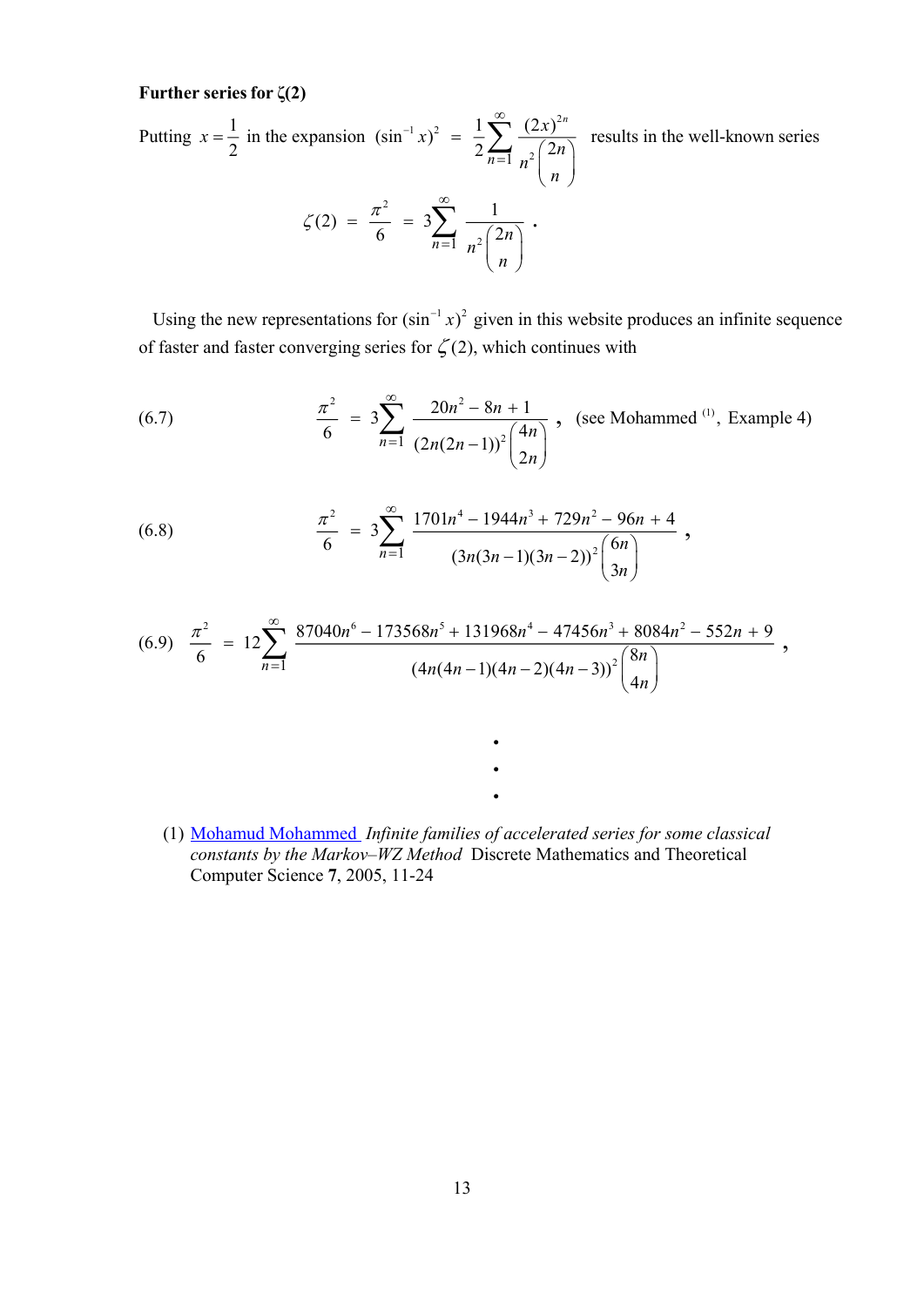## **7 Series for** *ζ***(3)**

Making use of the Taylor series expansion for  $(\sin^{-1}(x))^2$  given in (4.7), the integral representation

(7.1) 
$$
\zeta(3) = 10 \int_0^{\frac{1}{2}} \frac{(\sin h^{-1}(t))^2}{t} dt
$$

[L.Lewin Polylogarithms and associated functions, North-Holland, New York, 1981, Sec. 6.3]

is easily seen to be equivalent to the series

(7.2) 
$$
\zeta(3) = \frac{5}{2} \sum_{n=1}^{\infty} \frac{(-1)^{n+1}}{n^3 {2n \choose n}}
$$
 (Hjortnaes 1954).

Using the new series expansions for  $(\sin^{-1}(x))^2$  provides further results of this type. Examples include

(7.3) 
$$
\zeta(3) = \frac{5}{2} \sum_{n=1}^{\infty} \frac{24n^3 + 4n^2 - 6n + 1}{(2n(2n-1))^3 {4n \choose 2n}},
$$

(7.4) 
$$
\zeta(3) = \frac{5}{2} \sum_{n=1}^{\infty} (-1)^{n+1} \frac{9477n^6 - 11421n^5 + 5265n^4 - 1701n^3 + 558n^2 - 108n + 8}{(3n(3n-1)(3n-2))^3} \left(\frac{6n}{3n}\right),
$$

and

(7.5) 
$$
\zeta(3) = 20 \sum_{n=1}^{\infty} \frac{P(n)}{(4n(4n-1)(4n-2)(4n-3))^3} {8n \choose 4n},
$$

where

$$
P(n) = 1671168n^9 - 4161536n^8 + 4278272n^7 - 2340864n^6 + 712064n^5 - 98496n^4 - 6360n^3 + 4476n^2 - 594n + 27.
$$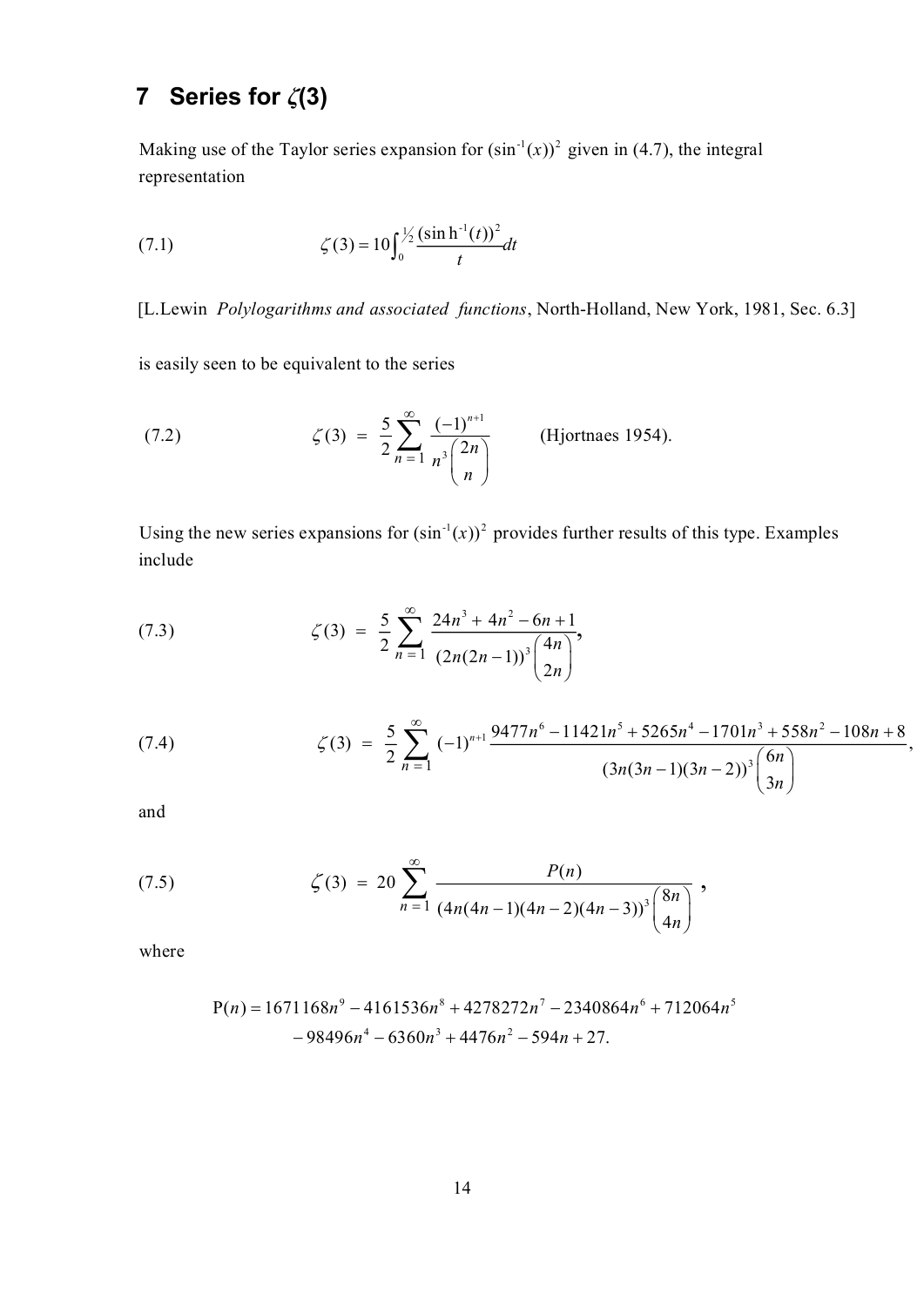## **8 Series for** *ζ***(4)**

Comtet's result

(8.1) 
$$
\zeta(4) = \frac{36}{17} \sum_{n=1}^{\infty} \frac{1}{n^4 {2n \choose n}}
$$

follows from the identity

(8.2) 
$$
\zeta(4) = \frac{144}{17} \int_0^1 \frac{\sin^{-1}(x/2) \log^2(x)}{\sqrt{1-(x/2)^2}} dx
$$

by replacing  $\frac{\sin^{-1}(x/2)}{\sqrt{2\pi}}$  $1 - ($ *x x* - $\frac{1 - (x/2)}{(x/2)^2}$  with its Maclaurin series and integrating term by term. If we  $(2)$ 

1 use the equivalent expansions for  $\frac{\sin^{-1}(x)}{\sqrt{1-x^2}}$ , some of which are listed in section (4), we can 1 extend Comtet's result to *x x*  $\overline{a}$  $\overline{a}$ 

(8.3) 
$$
\zeta(4) = \frac{36}{17} \sum_{n=1}^{\infty} \frac{80n^4 - 48n^3 + 24n^2 - 8n + 1}{(2n(2n-1))^4 {4n \choose 2n}},
$$

(8.4) 
$$
\zeta(4) = \frac{36}{17} \sum_{n=1}^{\infty} \frac{P(n)}{(3n(3n-1)(3n-2))^4} \binom{6n}{3n}
$$

where 
$$
P(n) = 137781n^8 - 275562n^7 + 240570n^6 - 122472n^5
$$
  
+  $41877n^4 - 10908n^3 + 2232n^2 - 288n + 16$ ,

and so on .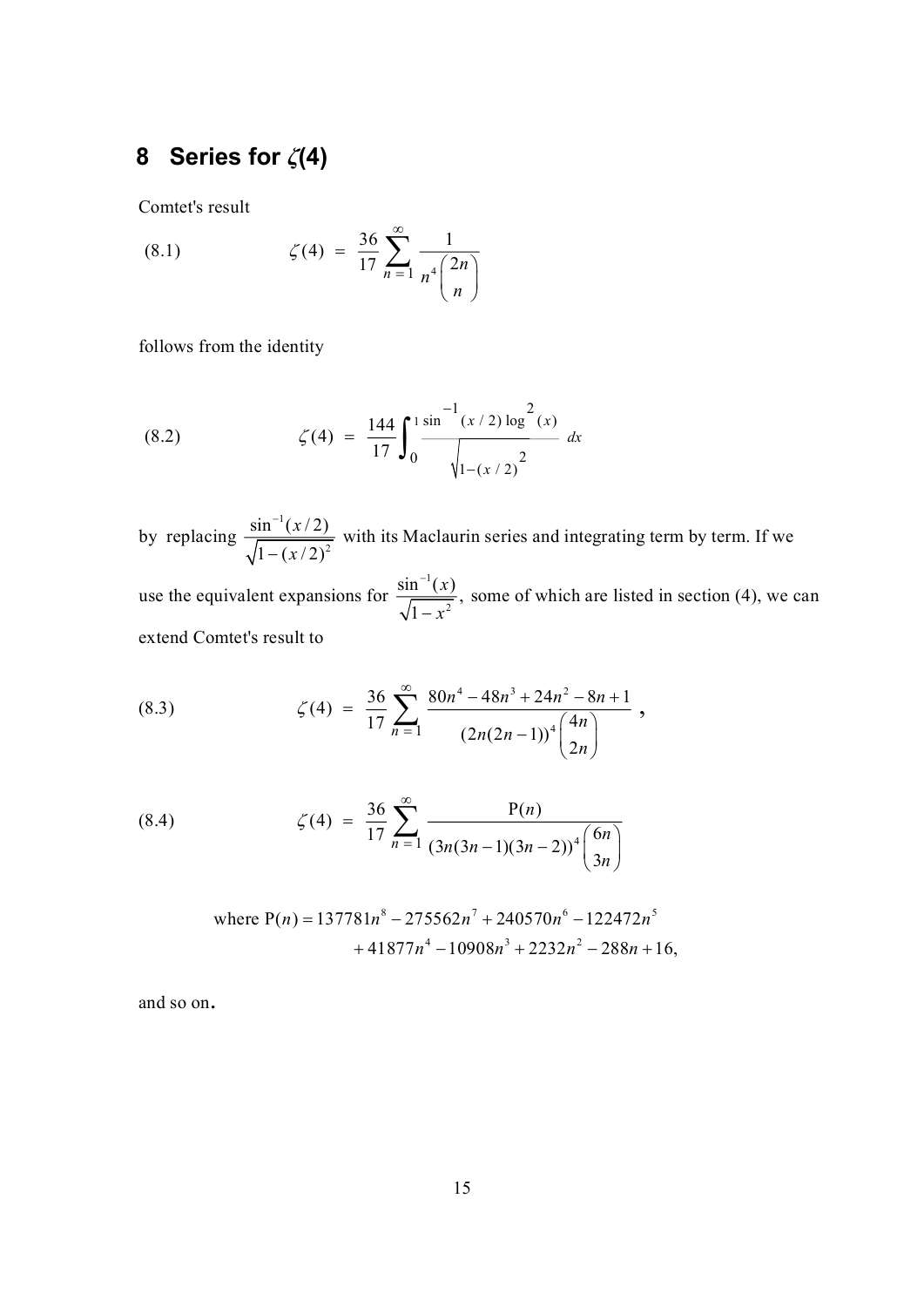### **9 Series for Catalan's constant**

The Dirichlet  $\beta$  function is defined as

(9.1) 
$$
\beta(s) = \frac{1}{1^s} - \frac{1}{3^s} + \frac{1}{5^s} - \frac{1}{7^s} + \cdots \text{ where Re } s \ge 1.
$$

It is an example of an L-series. The values  $\beta(1)$ ,  $\beta(3)$ ,  $\beta(5)$ , ... of the Dirichlet  $\beta$  function at the positive odd integers are rational multiples of powers of  $\pi$ . Explicitly

(9.2) 
$$
\beta(2n+1) = \frac{E_n^*}{2(2n)!} \left(\frac{\pi}{2}\right)^{2n+1}
$$

where  $E_n^*$  is an Euler number (secant number). The first few values are

$$
n = 0 \quad 1 \quad 2 \quad 3 \qquad 4 \qquad 5
$$
  
\n
$$
E_n^* = 1 \quad 1 \quad 5 \quad 61 \quad 1385 \quad 50521 \qquad \text{(Sloane's A000364)}.
$$

Little is known about the values of  $\beta(2n)$  at the positive even integers.  $\beta(2)$  is known as Catalan's constant and denoted by G (sometimes K).

(9.3) 
$$
G = 1 - \frac{1}{3^2} + \frac{1}{5^2} - \frac{1}{7^2} + \dots = 0.91596559417721901505\dots
$$

Unlike  $\zeta(3)$ , it is not known if G is irrational.

D. M Bradley in ["Representations of Catalan's Constant"](http://citeseerx.ist.psu.edu/viewdoc/summary?doi=10.1.1.26.1879) catalogues and proves a large number of infinite series and integral representations for G. In particular we have the integral formula (entry (34) in Bradley)

(9.4) 
$$
G = \frac{1}{8}\pi \log(2+\sqrt{3}) + \frac{3}{4}\int_{0}^{\frac{\pi}{6}} \frac{x}{\sin(x)} dx.
$$

Make the change of variable  $x = \sin^{-1}(y)$  in the integral to give

(9.5) 
$$
G = \frac{1}{8} \pi \log(2 + \sqrt{3}) + \frac{3}{4} \int_{0}^{\frac{1}{2}} \frac{\sin^{-1}(y)}{y \sqrt{1 - y^2}} dy.
$$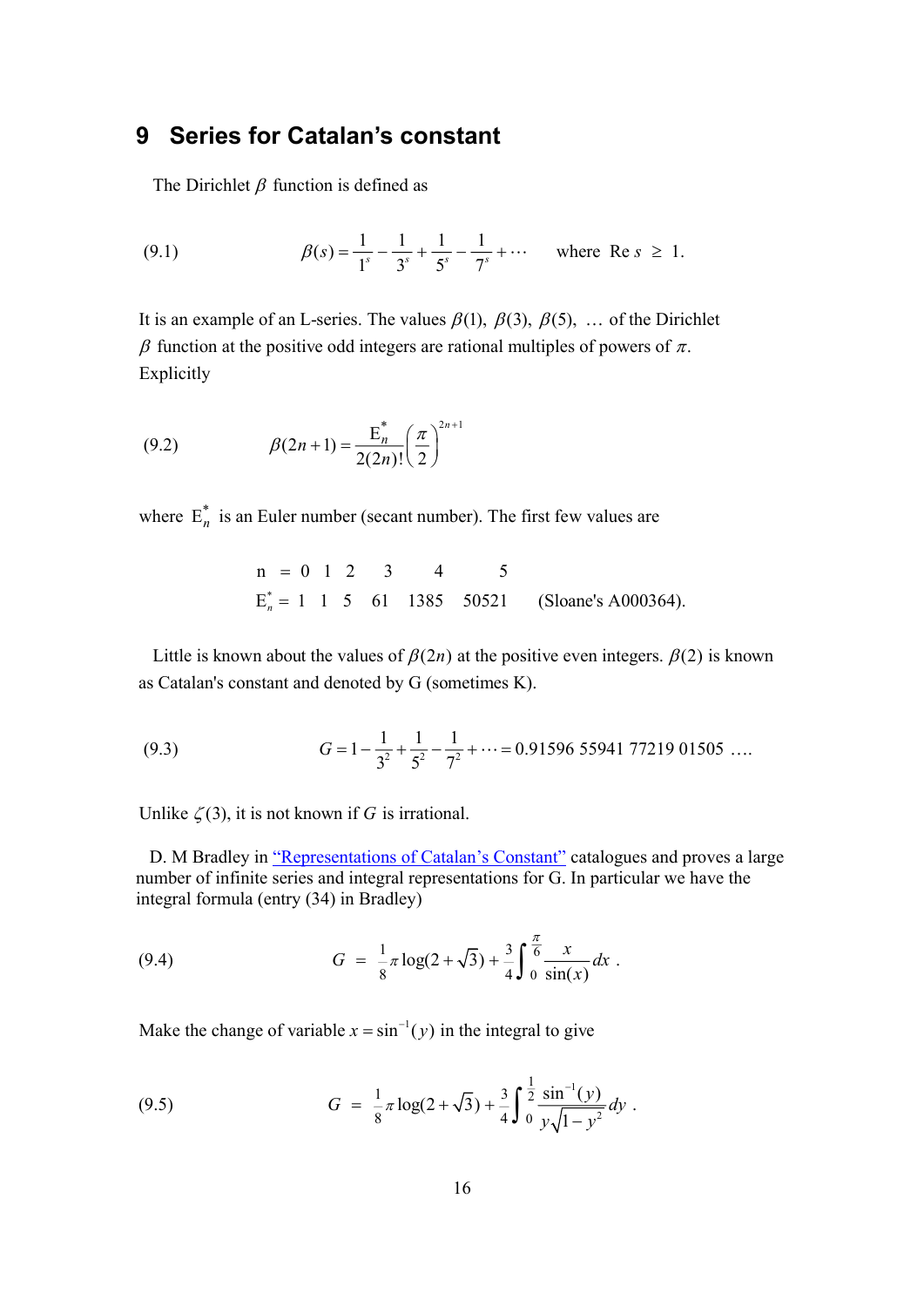Now replace  $\sin^{-1}(y)/\sqrt{1-y^2}$  by its Taylor series expansion

$$
\frac{\sin^{-1} y}{\sqrt{1 - y^2}} = \sum_{n=1}^{\infty} \frac{(2y)^{2n-1}}{n \binom{2n}{n}}
$$

and integrate term by term to obtain

(9.6) 
$$
G = \frac{1}{8}\pi \log(2+\sqrt{3}) + \frac{3}{8}\sum_{n=0}^{\infty} \frac{1}{(2n+1)^2 {2n \choose n}}; \text{(entry (62) in Bradley)}.
$$

Because of the fast convergence of the series, this representation for  $G$  has been used to calculate Catalan's contant to a large number of d ecimal places.

If in (9.5) we use the new series expansions for  $\sin^{-1}(y)/\sqrt{1-y^2}$  given in this website we find new representations for Catalan's constant:

(9.7) 
$$
G = \frac{1}{8}\pi \log(2+\sqrt{3}) + \frac{3}{16}\sum_{n=0}^{\infty} \frac{40n^2 + 54n + 19}{(4n+1)^2(4n+3)^2\binom{4n}{2n}}
$$

(9.8) 
$$
G = \frac{1}{8}\pi \log(2+\sqrt{3}) + \frac{3}{32}\sum_{n=0}^{\infty} \frac{6804n^4 + 17172n^3 + 15903n^2 + 6405n + 956}{(6n+1)^2(6n+3)^2(6n+5)^2} \binom{6n}{3n}
$$

(9.9) 
$$
G = \frac{1}{8}\pi \log(2+\sqrt{3}) + \frac{3}{32}\sum_{n=0}^{\infty} \frac{p(n)}{(8n+1)^2(8n+3)^2(8n+5)^2(8n+7)^2}\binom{8n}{4n},
$$

where  $p(n) = 1392640n^6 + 5056512n^5 + 7466752n^4 + 5731040n^3 + 2409488n^2$  $+526414n+46889,$ 

and so on.